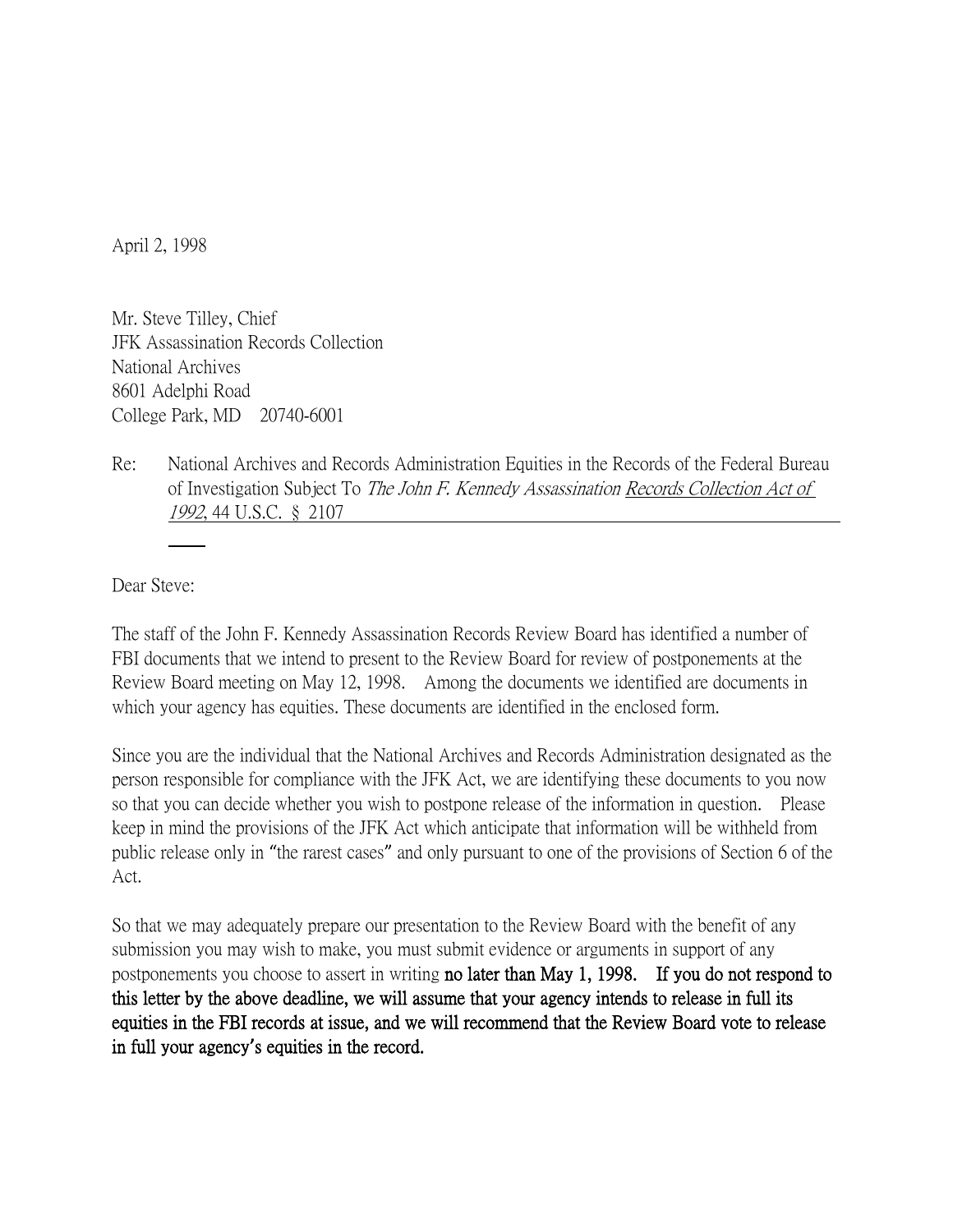Mr. Steve Tilley April 2, 1998 Page 2

In many of the FBI documents with third agency equities, we believe that the third agencies could, consistent with their current guidelines for JFK assassination-related information, consent to full release of the information at issue.

If you have any questions regarding the documents identified on the enclosed forms, please call Carol Keeley or Debbie Beatty of the JFK Task Force at the FBI at (202) 324-0571 or Laura Denk or Kevin Tiernan of the Review Board staff at (202) 724-0088. Thank you, in advance, for your cooperation.

Sincerely,

T. Jeremy Gunn Executive Director